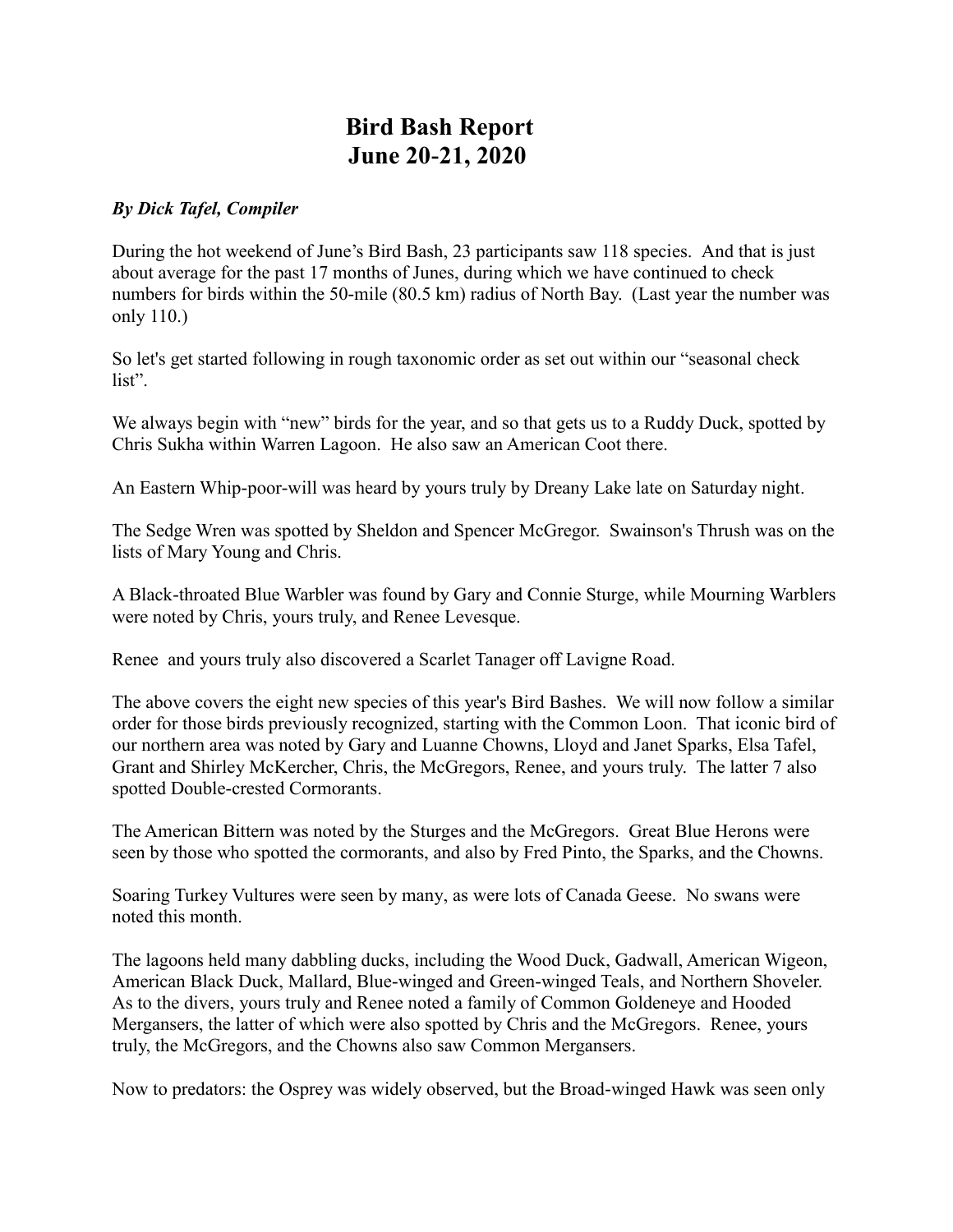by yours truly, Renee, Chris, and the McGregors. The McGregors also saw a Northern Harrier, as did Lori Anderson and Ken Gowing. Bald Eagles were seen only by the Sturges, Renee, and yours truly. American Kestrel were on the lists of Chris, the Sturges, Renee, and yours truly. The Chowns, the McGregors, Renee, and yours truly also saw a Merlin.

Ruffed Grouse were spotted by the McGregors, Chris, and the Sparks. A Sora was identified by Luanne Chowns and Laura Turcotte while they were canoeing in Callander Bay.

Sandhill Cranes were spotted by Rose McClelland and the McGregors.

Killdeer were seen by the Sturges, Chris, Renee, and yours truly, the latter three also spotting Spotted Sandpipers. Wilson's Snipe were noted only by the McGregors.

Ring-billed Gulls were in large numbers in many places, but Herring Gulls were identified only by yours truly, Renee, Chris, the Sparks, the Sturges, the McKerchers, and the McGregors. Caspian Terns were on the lists of Chris, Renee, yours truly, and Fred who also saw Common Terns, as did the McGregors. No Black Terns were spotted this weekend.

Rock Pigeons were ubiquitous as usual, while Mourning Doves were noted only by the Chowns, Renee, the Sturges, Chris, yours truly, and Mary, who also observed a Black-billed Cuckoo.

The Sturges spotted a Barred Owl.

Chimney Swifts were watched by the Chowns and Fred.

Ruby-throated Hummingbirds were upon many lists, especially those with feeders.

The Belted Kingfisher was spotted only by the Sturges.

Yellow-bellied Sapsuckers were found by Chris, Mary, the Sturges, Fred, and the McGregors.

Hairy and Downy Woodpeckers, as well as Northern Flickers, were not especially common, but observed by many. Pileated Woodpeckers were spotted by Fred and Chris.

Now to the songbirds, more properly called the passerines, starting with the flycatchers: Eastern Wood Pewees were identified by the Sturges, who also saw the Eastern Phoebe, noted as well as by the Sparks and the McGregors who also saw the Great Crested Flycatcher and the Eastern Kingbird. The McKerchers saw Eastern Phoebes, Least Flycatchers and Great Crested, as did Mary. Chris spotted the Eastern Phoebe, plus the Least and Alder Flycatchers. Renee and yours truly noted all but the Eastern Wood Pewee and the Least.

Now to vireos: The Red-eyed was surely heard, if not seen, by just about everybody! Warbling Vireos were noted by yours truly, Renee, the Chowns, the McKerchers, Chris, and the Sturges, who also observed the Blue-headed Vireo. Philadelphia Vireos were identified by Fred, John Levesque, Renee, and yours truly.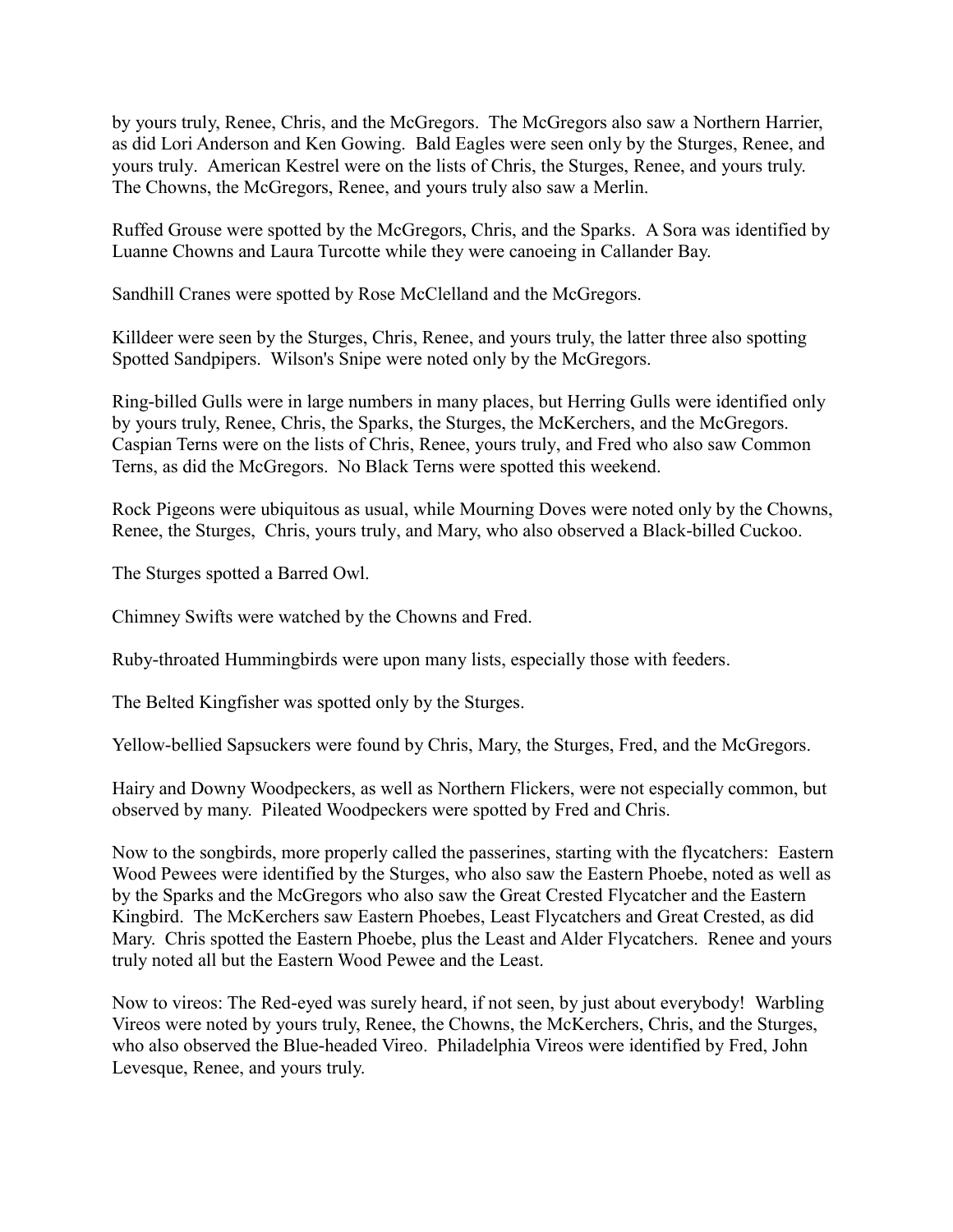Blue Jays were widely noted, as were, of course, American Crows and less so, Common Ravens. Once again the Canada Jay was not observed.

All five swallow species were spotted, with just the Anderson pair and Chris seeing the Cliff; Renee, Chris, and yours truly seeing the Bank and the Barn, the latter also noted by the Sturges, Chris and Fred; Tree Swallows were watched by all mentioned, as well as by the Chowns, Mary Ann Kenrick, Rose, and the McGregors; and finally the Northern Rough-winged was seen well sitting on a wire over the Veuve River Bridge by Renee and yours truly.

Black-capped Chickadees were as ever widely enjoyed; but only the Sturges, the McGregors, Chris, Mary, and Peter and Pam Handley seemed to come upon the Red-breasted Nuthatch, while the White-breasted was seen only by Corinne Urrutia. Again, no Brown Creepers were spotted.

As to wrens, the three previously seen species were found again: the Winter Wren by the Chowns, Chris, the McGregors, and the Sturges; the House Wren by yours truly, Renee, the Sturges, Chris, and the Chowns, who also observed the Marsh Wren.

Ruby-crowned Kinglets were noted only by the McGregors.

.

As to thrushes: Veery were seen or heard by the Handleys, Chris, Fred, the Chowns, the McGregors, the McKerchers, the Sturges, Mary, Renee, and yours truly. Hermit Thrush were noted by the Sturges, McGregors, Fred, and Chris. The Wood Thrush was observed by the Sturges. Eastern Bluebirds were enjoyed by Rose, Chris, Renee, and yours truly. American Robins seemed to be just about everywhere!

Gray Catbirds were spotted by the Chowns, Mary Ann, Renee, and yours truly, while Brown Thrashers were discovered by the latter three, plus Chris, the Sturges, the Sparks, and Mary.

European Starlings seemed to be even more numerous than in previous months.

Cedar Waxwings were pretty widely dispersed, noted by Mary, Renee, yours truly, Mary Ann, the Sturges, Chris, the Chowns, the McGregors, and the McKerchers.

Now as to our wood warblers, 15 species were observed: Nashville, Yellow, Chestnut-sided, Magnolia, Yellow-rumped, Black-throated Green, Blackburnian, Pine, Black and White, American Redstart, Ovenbird, Common Yellowthroat, and Canada. Mary was the sole observer of the lovely Canada Warbler. All others were seen by more than one group. The McGregors and Chris saw eleven; Fred, five; the Chowns and Mary, six; the Sturges, seven; Renee, yours truly, and the McKerchers, five; and Janet, the Handleys, Mary Ann, and John, one each.

Six sparrow species were noted by many: Chipping, Song, Swamp, White-throat, Savannah, and Swamp. Chris was the only one to also see the Lincoln's.

The Rose-breasted Grosbeak was noted solely by Chris; the Indigo Bunting by Renee and yours truly; the Bobolink by the Sturges, Renee, and yours truly